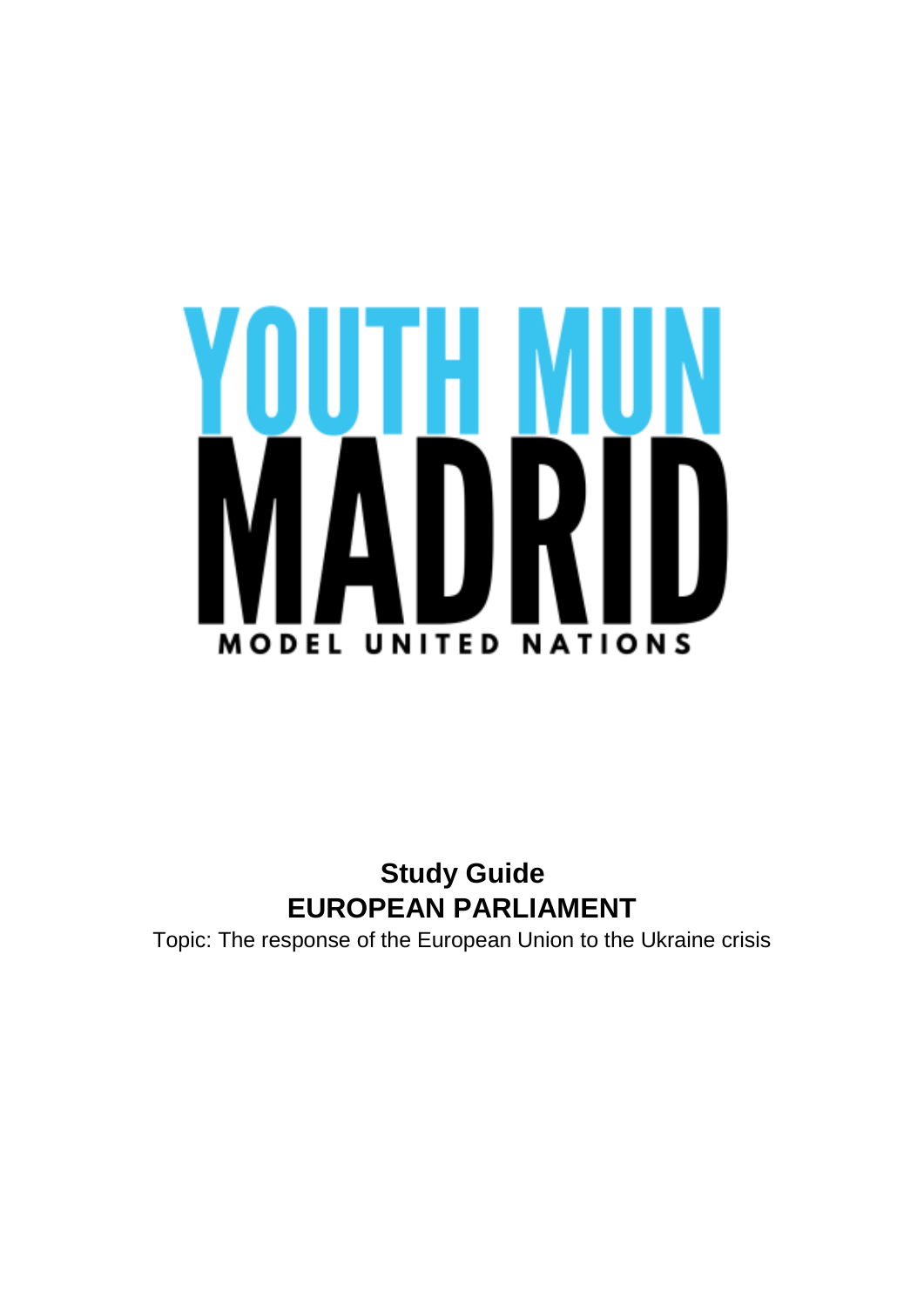# **TABLE OF CONTENTS:**

#### **1. ABOUT THE MODEL OF UNITED NATIONS**

#### **2. ABOUT YOUTH MUN MADRID**

#### **3. ABOUT THE EUROPEAN PARLIAMENT**

# **4. ABOUT TOPIC: THE RESPONSE OF THE EUROPEAN UNION TO THE UKRAINE CRISIS**

#### **1. ABOUT THE MODEL OF UNITED NATIONS**

The Model of the European Union is a simulation of its main legislative bodies: The European Parliament and the EU Council. Both committees, together, will try to solve, through the debate, two problems that especially concern the EU at the moment. You will be playing a role inside one of the committees, so remember to be loyal to what your country or political party defends when the sessions start.

The objective of this research process is that the delegate can identify their country's or political party's position on the issue, in order to build policies and workable solutions. To achieve this, the participant must study history and topicality, its legal framework (treaties, resolutions, agreements, etc.), positions and decisions that have arisen for or against this, groups or blocks that have been created, proposals and solutions that have been presented, among others.

The debate will focus on two topics: EU's response to the Ukrainian issue and Integration of refugees in the European Union. You will discuss the causes, consequences and possible solutions, to get to your proposals. You also must take into account documents from other organizations that work in this topic. The resolutions must be signed by both the European Parliament and the EU Council, so negotiation will be key in order to end up with a proposal that includes your position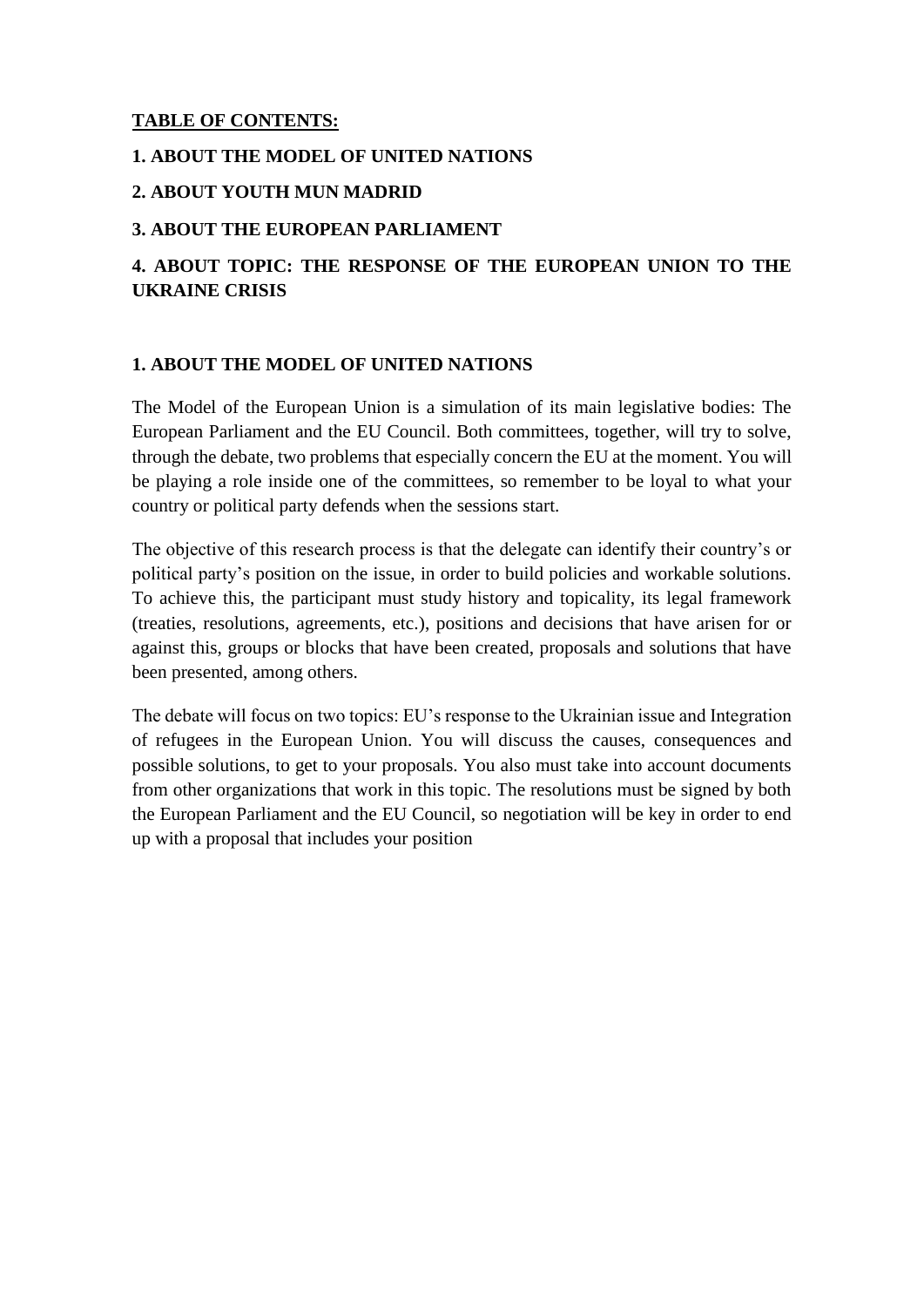# **2. ABOUT YOUTH MUN MADRID**

Our mission is to empower tomorrow's leaders sensitized to the problems of the world through Model United Nations.

This initiative, promoted by the Social Promotion Foundation, was born in 2017 with the aim of raising awareness of global education amongst young people in the Community of Madrid through their participation in the United Nations Models.

The project arises from the need to promote Women's Empowerment so they could be "agents of change" for sustained economic growth, political stability, and social transformation of our country. For this reason, it currently relies on non-profit associations and educational centers with this concern.

The general objective is to favor the construction of a global citizenship aware of the challenges of the 2030 Agenda and the engine of universal, inclusive and transversal change that promote the 17 Sustainable Development Goals (SDGs).

The position paper can be sent until **3 May 2022** to the following address: [youthmunmadrid@promocionsocial.org](mailto:youthmunmadrid@promocionsocial.org)

**Important:** Send a word document titled with the name of the committee and country you represent, e.g. 'HHRR USA'; 'ONU MUJER ALEMANIA'. The subject of the email should contain the same title ('HHRR USA'; 'ONU MUJER ALEMANIA').

Please note that you can consult the rules of procedure and other supporting documents for submitting the position paper and preparing the Conference on the online platform to which you have access: [https://online.youthmunmadrid.com/.](https://online.youthmunmadrid.com/)

#### **Dress code:**

Delegates' attire must be at all moments appropriate to the relevance of the event. Therefore, compliance with the so-called Western Business Attire is mandatory.

Female: full suit or blazer, with blouse or dress or formal shoe. No jeans or sneakers are acceptable. Cocktail dresses will neither be accepted.

Male: full suit or blazer and formal trousers (no jeans accepted), shirt, tie or bowtie, and formal shoes. Again neither sneakers nor cocktail clothes will be accepted.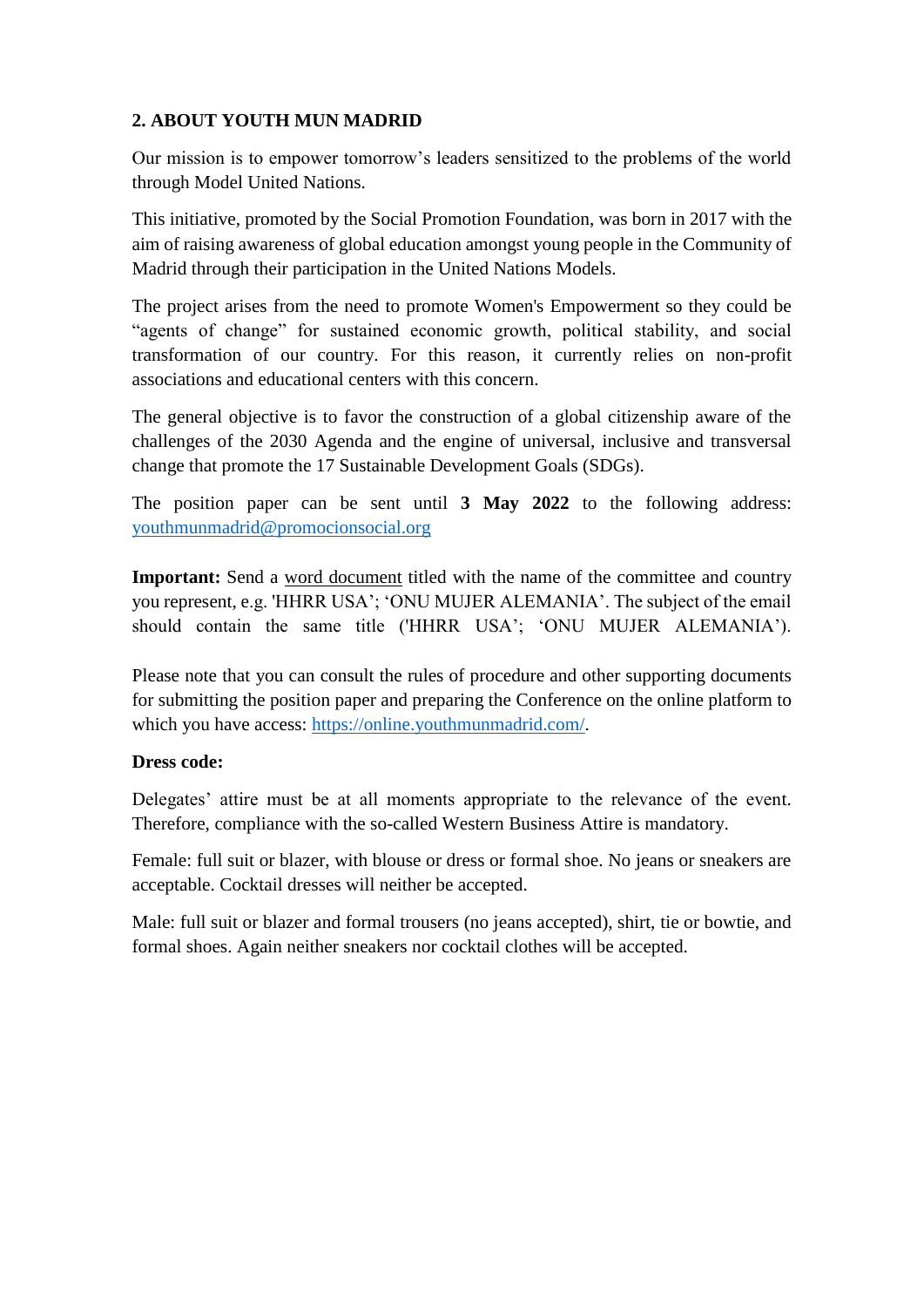# **3. ABOUT THE EUROPEAN PARLIAMENT**

The European Parliament based in Strasbourg (France), is the only European institution which is selected by the population through a process of elections. It represents all the European citizens and with the other 2 powers (the EU Council and the EU Commission) has the very important task of legislating.

The 705 deputies that form the parliament are elected democratically through a voting process in each country every 5 years, where European citizens give their power to their representatives in each country, and each and every one of them has a porcentual representation in the camera. Nowadays there are 8 majoritarian political groups represented in the European Parliament with a wide spectrum of opinions.

The history of the European Parliament is extensive, due to the major changes done to the initial treaties of the first European agreements, such as the European Coal and Steel Community or the European Economic Community that later on converged into the actual European Union.

Through treaties like the Amsterdam treaty or the Lisbon treaty (that structured the parliament and its functions as they are in this day and age), the European Parliament went from being a consultative organ, to a fully elected and powerful body, which plays a huge role on the European decision making process by being able to pass or block decision that could have a huge relevance on the future of the European Union

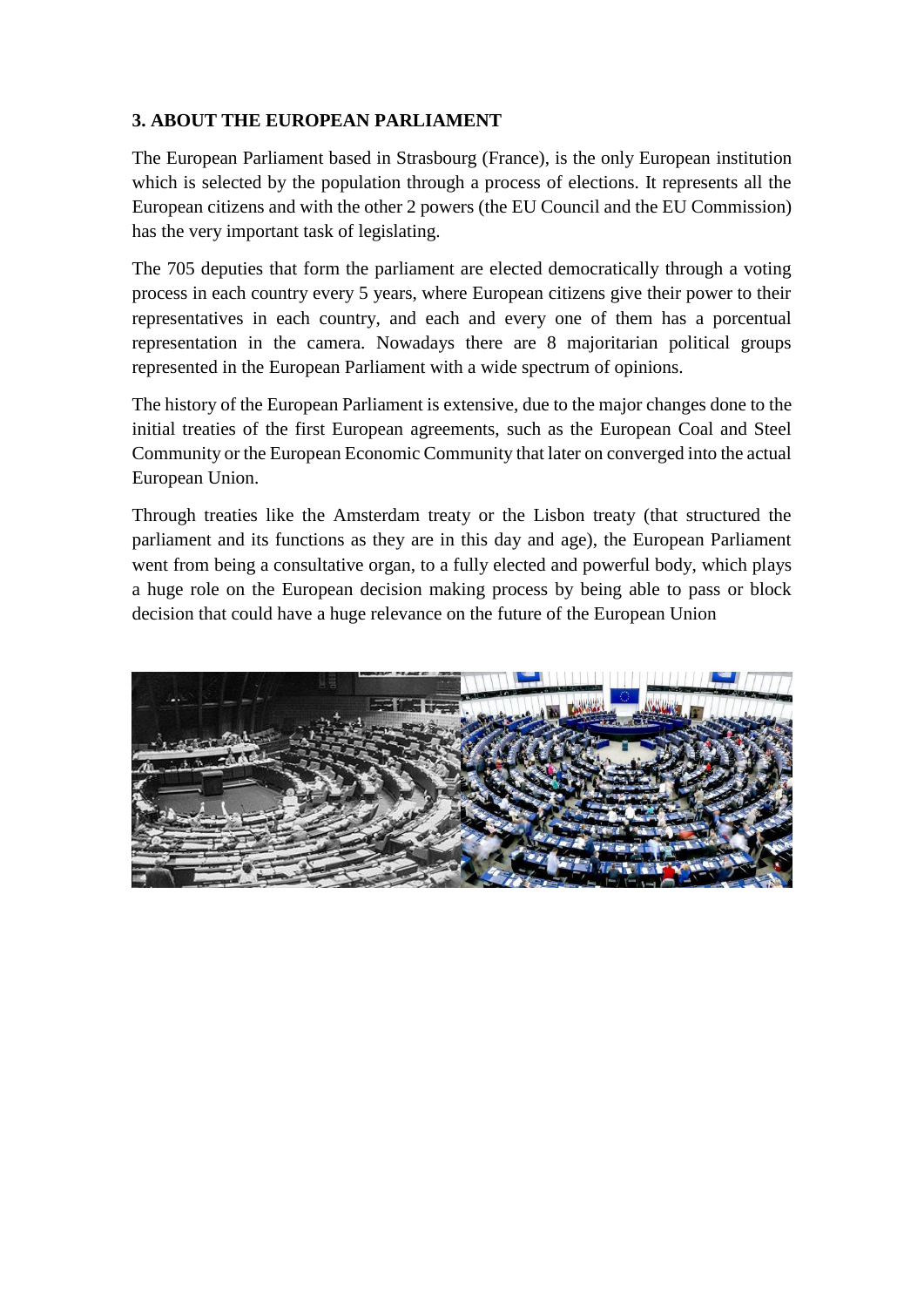#### **4. ABOUT TOPIC:**

#### **Historical context**

Ukraine is a country located in the far East of Europe, but it's not a member of the European Union and/or the North Atlantic Treaty Organization. It officially declared itself a sovereign state on 24th August, 1991, shortly before the collapse of the Soviet Union. It shares borders with Belarus, Poland, Moldova, Romania, Hungary, Slovakia and Russia.

According to the CIA World Factbook, Ukraine has a population of 43.7 million people (as of July 2021), and a GDP (PPP) of \$516.7B.

In order to address the topic properly we must have a look at the historical background first, which is why we are going to mention the first disagreements and international conflicts that have led us to the point where we are today.

The consolidation of the current sovereign state of Ukraine took place in the early 1990s, after a wave of pro-independence protests took place all across the country.

On 21st January 1990, over 300.000 Ukrainians organized a human chain for Ukrainian independence between Kyiv and Lviv, in memory of the 1919 unification of the ancient Ukrainian People's Republic and the West Ukrainian National Republic. Ukrainians took to the streets forming chains by holding hands, in support of unity.

On 16th July 1990, the parliament adopted the Declaration of State Sovereignty of Ukraine. This declaration established principles such as those of self-determination, democracy, independence and the priority of Ukrainian law over Soviet law. Effectively, the aim of the protests was the separation from the Soviet Union.

On 24th August 1991, the Ukrainian parliament adopted the Act of Independence, which officially declared the country's independence. After voting, more than 92% of the electorate expressed support for the Act of Independence and general elections were held shortly afterwards.

Russia, on the other hand, is the largest country in the world and it has historically had numerous phases, going through tsarism, communism and finally a democracy. Their actual president is Vladimir Putin. He has been in power for more than 15 years, and his political life has always been surrounded by controversies:

The first one is undoubtedly the second Chechen War, a conflict that took place between 1999 and 2009 and had a lot of opposition due to the serious war crimes that were committed, overlooking the existing treaties and policies that protect civilians and combatants from inhumane treatment.

This was not the only controversial military action taken by President Putin; later on, in 2014 the european spirit became notorious against the ukrainian president actions closing postures with the Russian regime, and the ukrainian population took to the streets and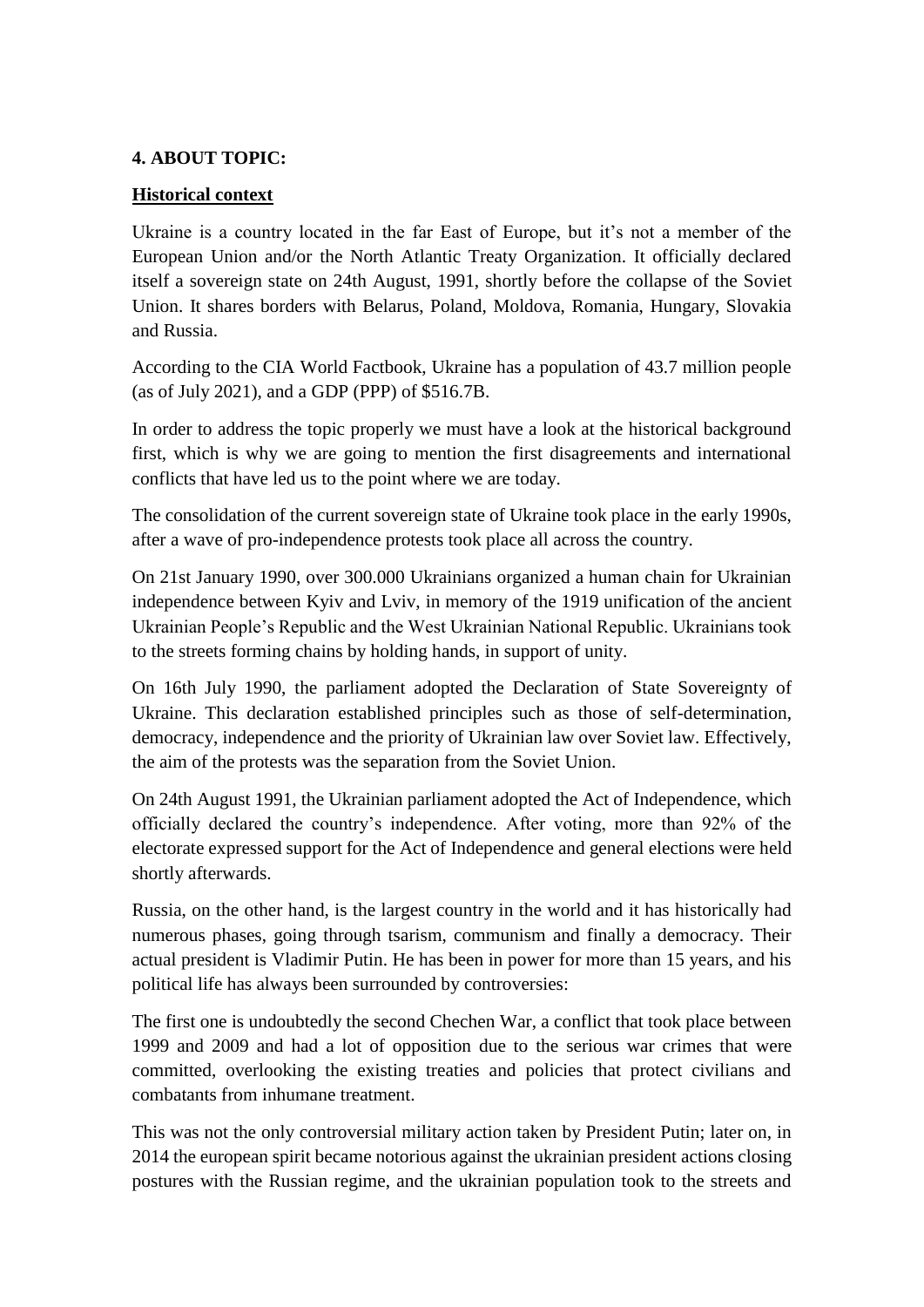Independence Square of Kiev (which became a symbol of resistance against the russian influence). Putin did not ignore this social movement and to face it, took military action.

In February 2014, there was a revolution which ousted Ukrainian president Viktor Yanukovych which ultimately led to a political crisis in Crimea. After a night-long meeting with the Russian Security Council, Vladimir Putin stated that they had to "start working on returning Crimea to Russia". Shortly after, a wave of pro-Russian sentiment started to become evident.

On 27th February, Russian special forces seized the building of the Supreme Council of Crimea and the building of the Council of Ministers in Simferopol. After a potentially illegitimate recount, it was finally decided to give Crimea greater autonomy.

After a brief mobilization of troops, and the establishment of certain security checkpoints, the Russian troops managed to effectively cut Ukraine off from Crimea.

Crimea was officially annexed by the Russian Federation on the 18th March 2014, after more than one month of military conflict.

The social movement that the Ukrainian population created was later denominated as Euromaidan, during this movement as it was previously stated, the Ukrainian population started massive protests in the whole country but more centralized in the capital, Kiev. The main reasons for these protests taking place were the pro-European sentiment of the population, and the move away from the pro-Russian position shown by the policies of President Yanukovych.

This popular feeling of a closer relationship with the occidental values, led later on (with president Zelensky on power) to closer relations and treaties with the EU and some other international organizations like NATO.

This emerging European sentiment in Ukrainian society would lead in the coming years to a rapprochement with European and Western institutions specifically the rapprochement and possible entry into NATO perceived by Russia as a threat to national security, therefore the Kremlin deployed russian troops in the ukrainian border and ordered then to begin with military maneuvers.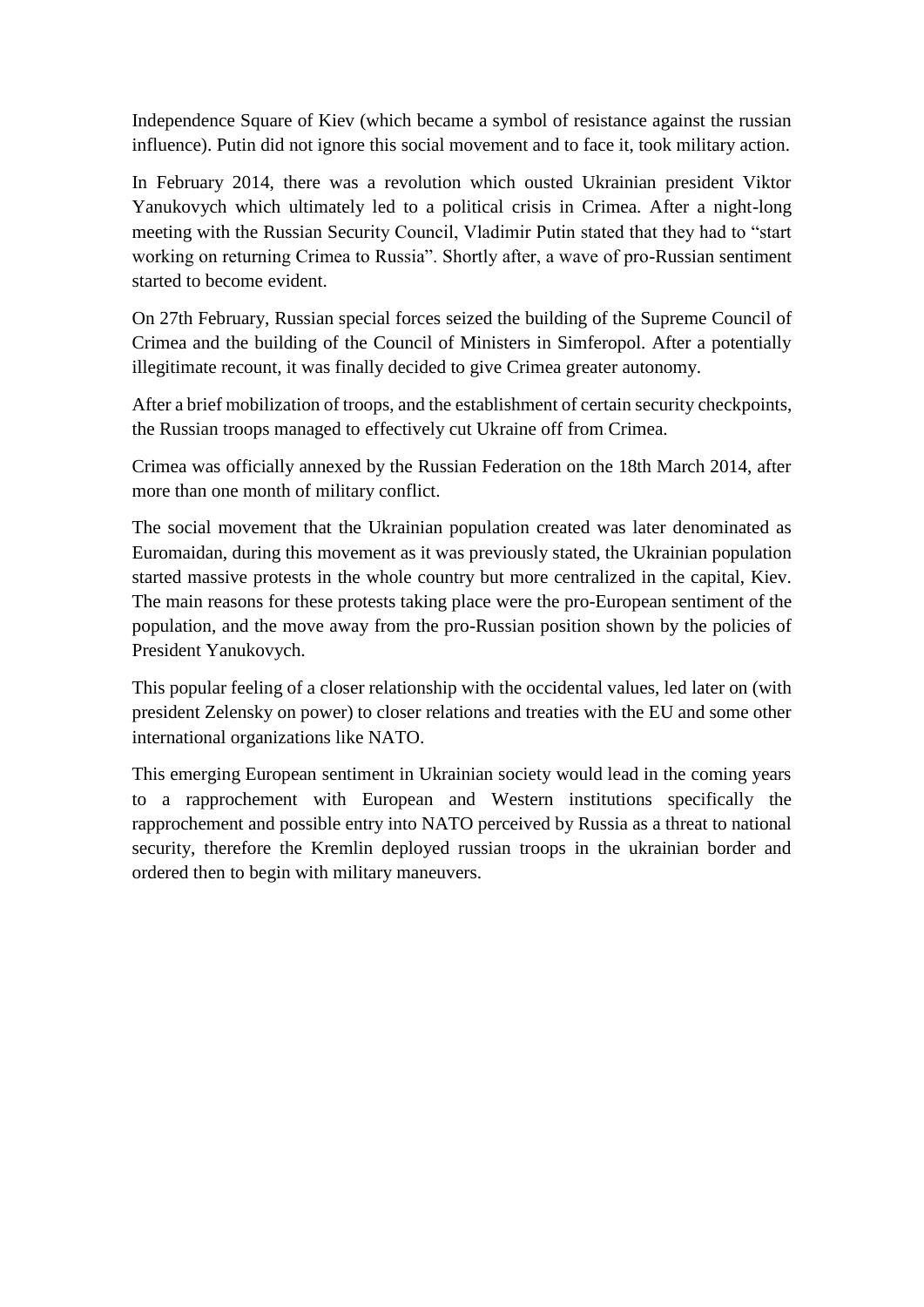# **Current situation**

Another important organism which has great relevance in the conflict is the North Atlantic Treaty Organization, or NATO.

Since the beginning of the Russo-Ukrainian tensions, the North Atlantic Treaty Organization (NATO) has firmly adopted a firm stance, completely in support of the Ukrainian side of the conflict.

The dialogue and cooperation started when Ukraine joined the North Atlantic Cooperation Council in 1991 and the Partnership for Peace programme in 1994. Relations were strengthened afterwards with the signing of the 1997 Charter on a Distinctive Partnership, which established full cooperation between Ukraine and the alliance.

In response to the Russia-Ukraine conflict, NATO has reinforced its support for capability development and capacity-building in Ukraine. According to NATO: "The Allies condemn and will not recognise Russia's illegal and illegitimate annexation of Crimea, and its destabilizing and aggressive activities in eastern Ukraine and the Black Sea region".

In 2017, Ukraine adopted a constitutional amendment that committed itself to NATO membership. It was later stated that Ukraine was becoming increasingly interested in becoming an official member of the organization.

On the other hand, from the Russian point of view, NATO has undergone "five expansion waves" and it has been feeling increasingly threatened by the apparent relentless expansion of the alliance. Due to this, it has begun taking more active measures to stop new potential members from joining.

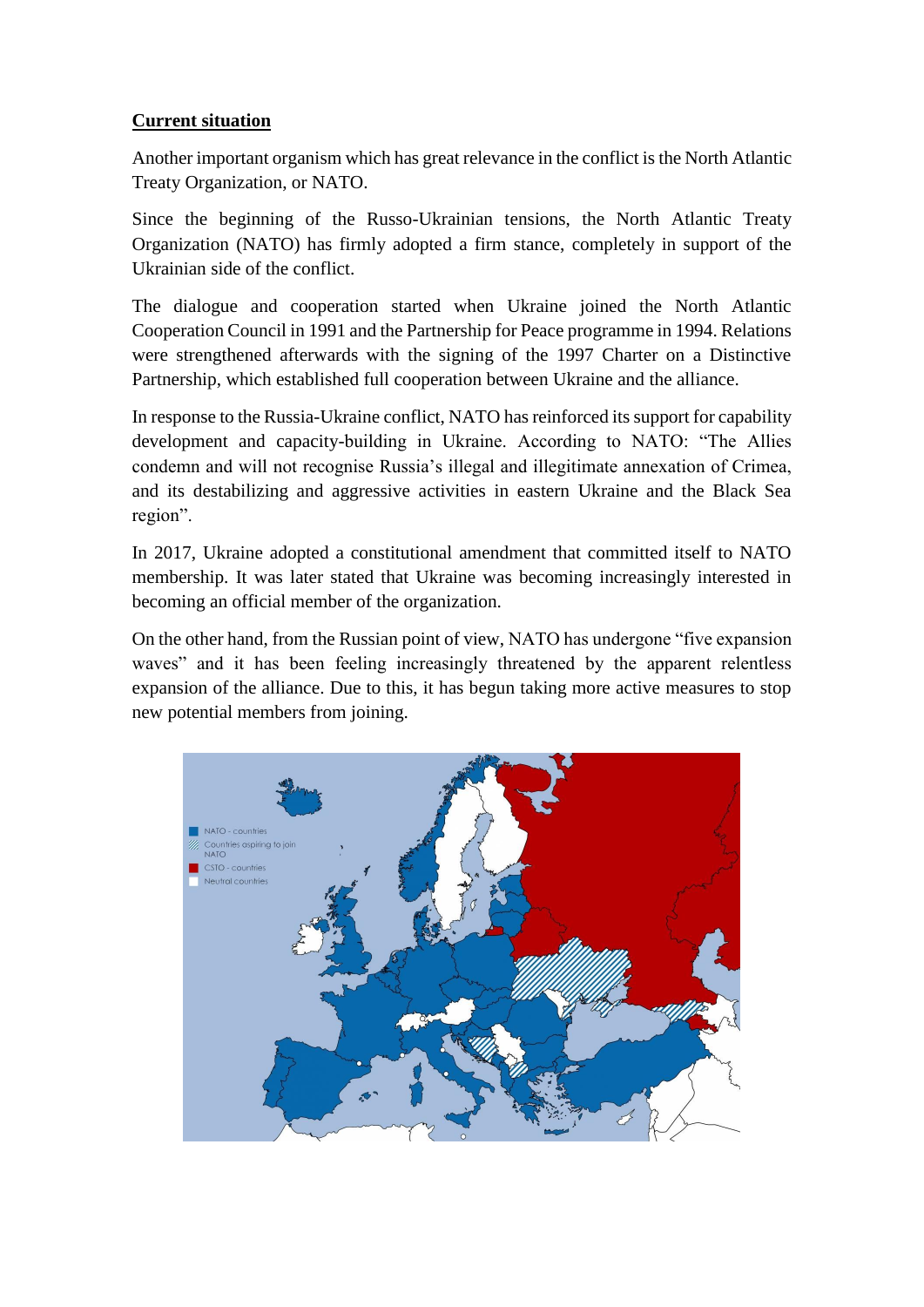

Faced with the already undoubted humanitarian and diplomatic crisis where thousands of Ukrainian civilians are being forced to leave their country, it is the international community's responsibility (which includes the European Union) to be the one in charge of proposing solutions and agreements to resolve the crisis.

From the European point of view, what position should the EU (particularly the European Parliament) take regarding the following problems?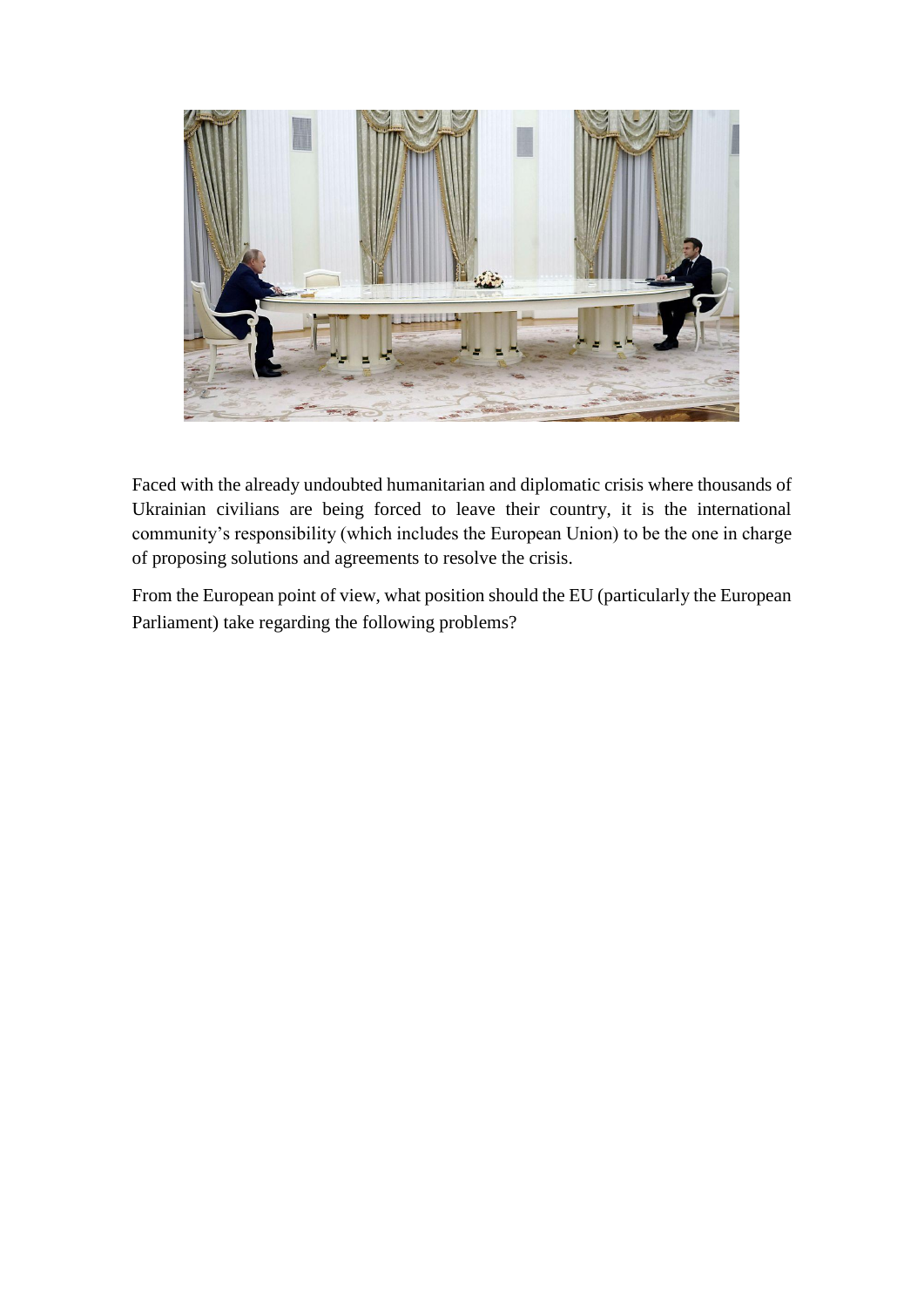# **QUESTIONS TO CONSIDER:**

1. Possible actions:

- 1. Is military action a possible option within the European Union considering that Ukraine is not a member of the EU?
- 2. Can the shipment of weapons be a potential solution?
- 2. Possible sanctions:
	- a) What economic sanctions could this committee apply facing Russian dependence?
	- b) Is the exclusión of social events (such as the elimination of any international sport competition) a good measure ?
	- c) Should there be any other social sanction implemented ? (banning russian citizens to visit other countries f.e)
- 3. Diplomatic actions:
	- a) What can the EU do to ensure international law and the sovereignty of states is respected ?
	- b) What response would the EU give if Russia considers them enemies because of the measures taken?
- 4. Humanitarian point of view:
	- a) Are there any measures that could be applied to reduce the high amount of lives lost?
	- b) How could humanitarian corridors be established or negotiated?
	- c) What role do NGOS play in this conflict and what else could be done with their help?
	- d) How can this committee assure that civilians or wounded soldiers are given the minimum medical aid?